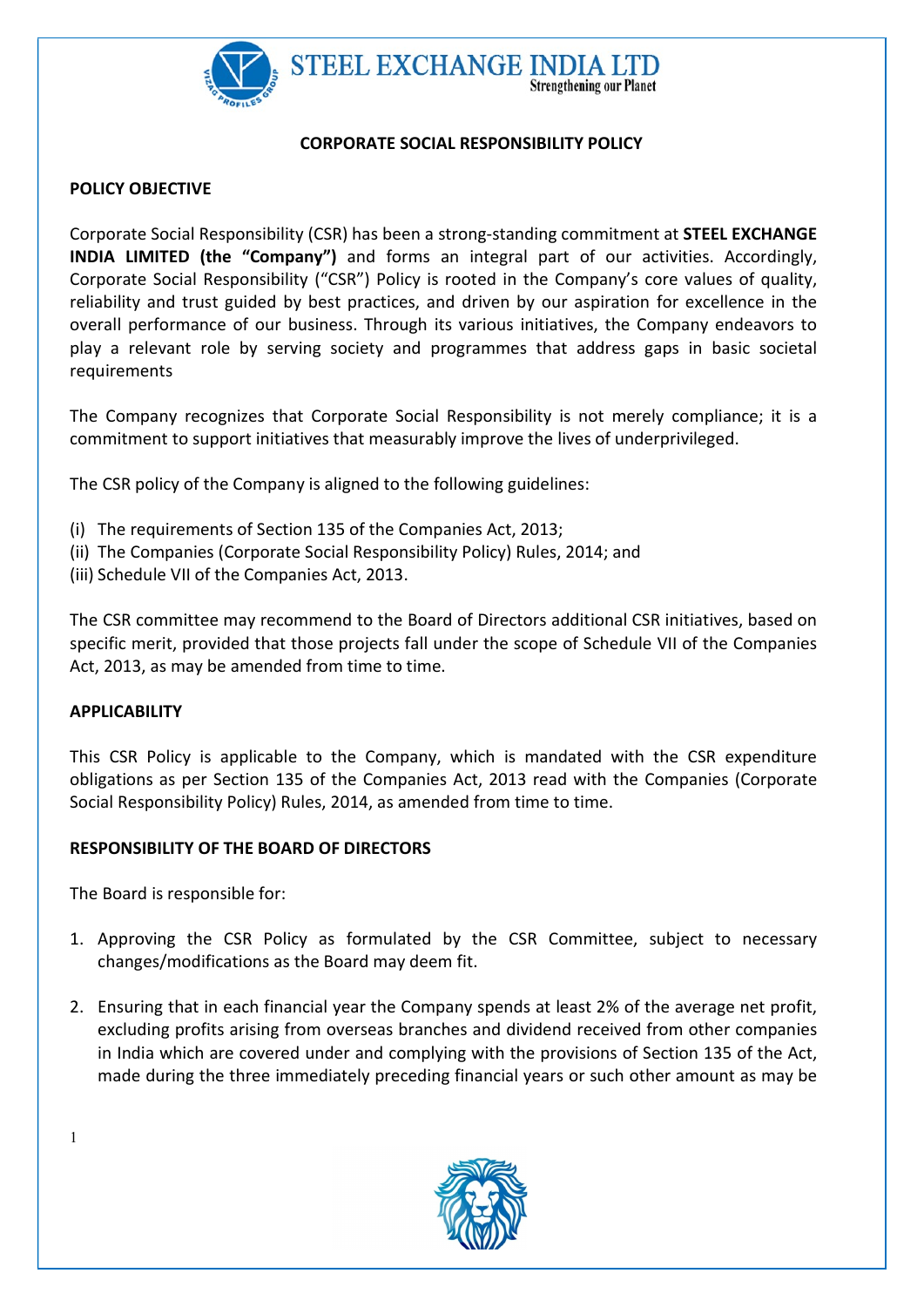

stipulated in accordance with the provisions of section 135 of the Act and the Rules notified thereunder.

- 3. Ensuring that any entity that is permitted under the statute to undertake CSR activities and through which the company intends to implement its CSR activities is registered with the Central Government.
- 4. Ensuring that in every financial year funds committed by the Company for CSR activities are utilized effectively and for the purpose(s) for which it was approved and which shall also be certified by the Chief Financial Officer/person responsible for financial management of the company in such manner as stipulated under the Act read with the Rules framed thereunder.
- 5. Ensuring that multiyear projects ("ongoing projects"), if any, undertaken by the company do not extend beyond the period mentioned under the Act read with the Rules framed thereunder.
- 6. Monitoring ongoing projects undertaken by the company, if any, with respect to approved timelines and annual fund allocation and making any modifications that it considers necessary for the smooth implementation of such projects within the permissible time period.
- 7. Ensuring that administrative overheads do not exceed the limits of percentage of the total CSR expenditure for the financial year.
- 8. Disclosing in its Annual Report the names of CSR Committee members, the contents of the CSR Policy, the projects approved by it and all other matters as required under the Act and the Rules made thereunder, including any amendments thereto.
- 9. Disclosing on the Company website the names of CSR Committee members, the contents of the CSR Policy and the projects approved by it in such manner and to the extent required under the Act read with the Rules framed thereunder.
- 10. Reporting in its Report to the Members the reasons for failure if any to spend the stipulated amount during the financial year towards CSR activities.
- 11. Any other acts, deeds and things as may be required under law from time to time in such manner and to the extent required under the Act read with the Rules framed thereunder.

# CONSTITUTION OF CORPORATE SOCIAL RESPONSIBILITY COMMITTEE

The Board of Directors of Company has formed a Corporate Social Responsibility Committee (the "CSR Committee") in line with section 135 of the Companies Act, 2013 read with the Companies (Corporate Social Responsibility Policy) Rules, 2014.



2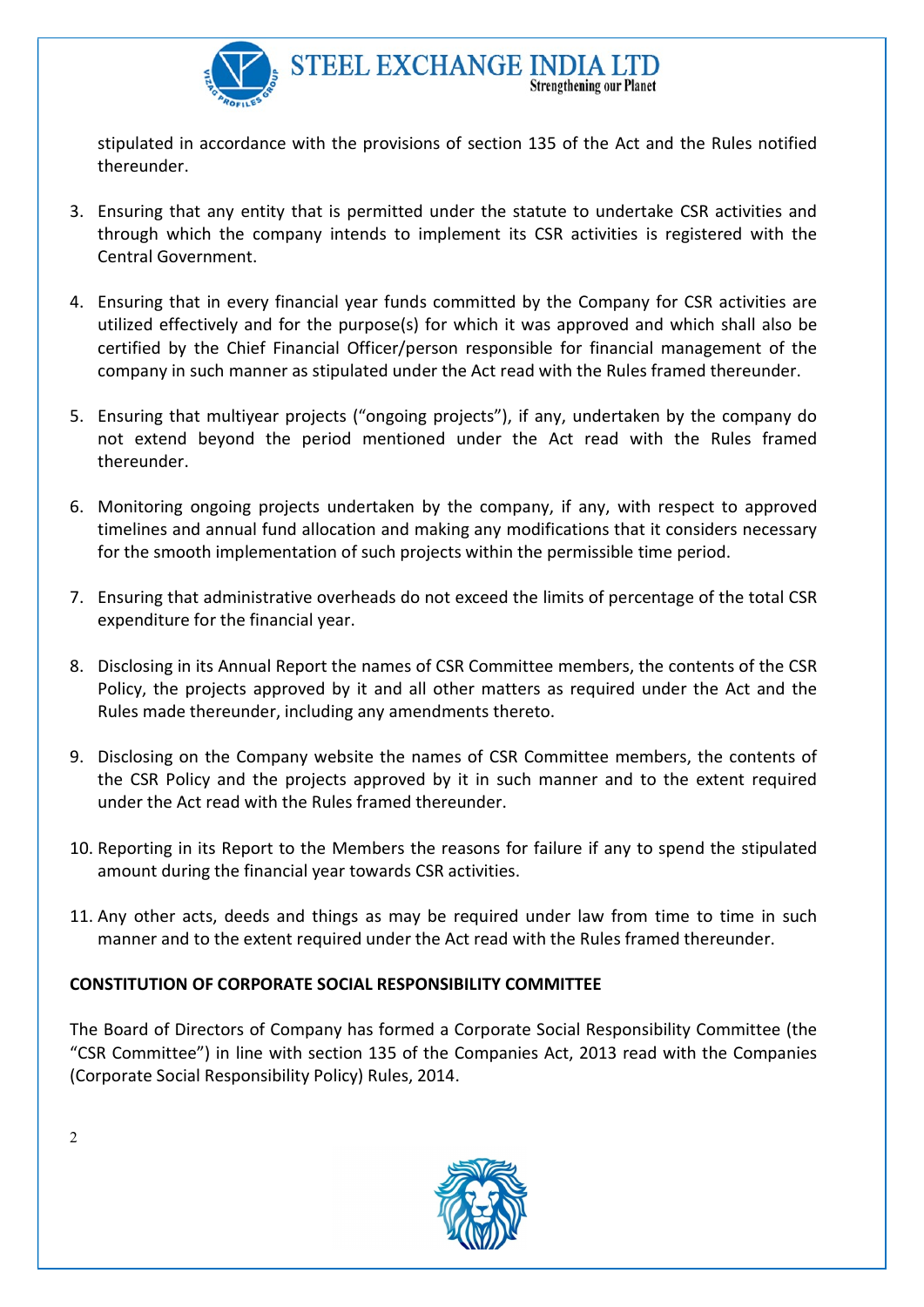

The CSR Committee of the Company is responsible for:

- 1. Formulating and recommending to the Board the CSR Policy which shall indicate activities to be undertaken in line with Section 135 read with Schedule VII of the Act and the Rules framed thereunder, as amended from time to time.
- 2. Formulating and recommending to the Board an annual action plan that shall provide list of projects approved to be undertaken under the Company's CSR policy including the manner in which such projects may be implemented, the modalities of utilization of funds and implementation schedule, monitoring and reporting mechanism for such projects as also specifying projects that may need an impact assessment, where applicable, in accordance with the provisions of the Act and the Rules framed thereunder as amended from time to time.
- 3. Recommending to the Board the CSR expenditure to be incurred during a financial year.
- 4. Recommending to the Board, modifications to the CSR Policy as and when required.
- 5. Regularly monitoring the implementation of the CSR policy.

# CSR BUDGET AND UTILIZATION

The CSR Committee will recommend the annual budgeted expenditure to the Board for its consideration and approval and which amounts shall be utilized in accordance with the CSR Policy.

The Company will undertake its CSR activities, approved by the CSR Committee either on its own or, through such other entity / organization (which is eligible for taking CSR Contribution).

The unspent CSR amount, if any, arising out of the CSR projects or programmes or activities will not form part of business profit of the Company.

# TREATMENT OF UNSPENT AMOUNT

# 1. In respect of other than ongoing projects:

In case of any unspent amount is arising in any financial year out of the CSR projects, other than ongoing projects, such unspent amount shall be transferred within six months from the end of the financial year to any fund specified in Schedule VII of the Companies Act, 2013 or to such specific fund as may be prescribed from time to time for this purpose under the Companies Act, 2013 or Rules thereunder.



3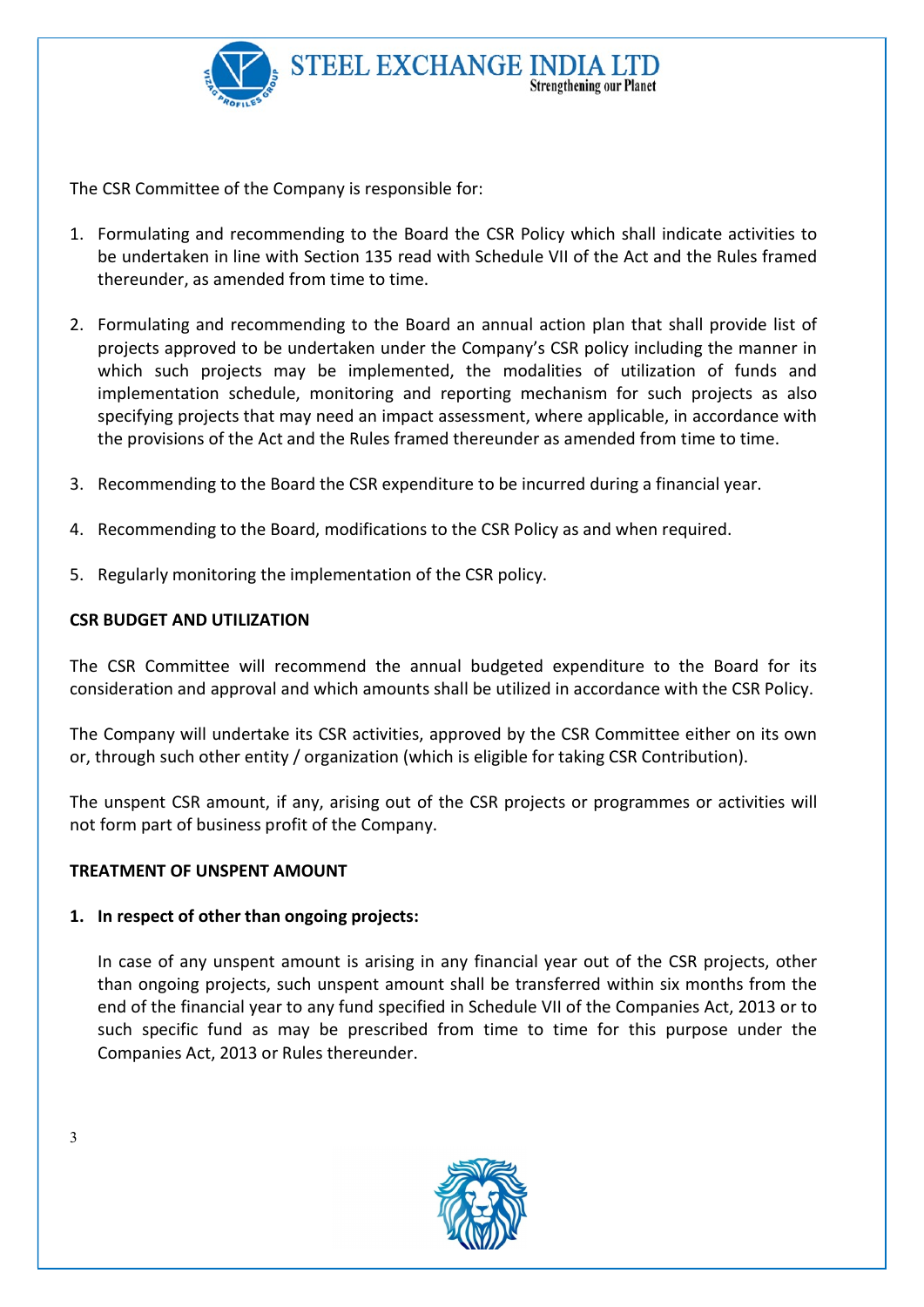

# **Strengthening our Planet**

# 2. In case of ongoing projects:

Where the unspent amount is in respect of any ongoing project, the company shall within thirty days from the end of the financial year (or such other period as may be specified) transfer such unspent amount to a separate account called Unspent Corporate Social Responsibility Account to be opened in any scheduled bank by the company for that financial year. The company shall utilize such unspent amount for the ongoing projects within a period of three financial years from its transfer, failing which such amount shall be transferred to any fund specified in Schedule VII of the Companies Act, 2013 or to such specific fund as may be prescribed from time to time for this purpose under the Companies Act, 2013 or Rules framed thereunder within 30 days from the end of the third financial year.

# TREATMENT OF SURPLUS AMOUNT

Any surplus amount, arising out of CSR activities will not form part of the business profit of the Company.

# SET-OFF OF EXCESS CSR AMOUNT SPENT

Subject to the Board of Directors passing a resolution to that effect, any amount spent by the company in excess of the CSR requirement for the financial year, excluding surplus arising out of CSR activities, may be set-off against the CSR amount to be spent by the company in the immediate three financial years.

# PROJECT IDENTIFICATION AND SELECTION CRITERIA

- 1. Projects to be undertaken shall be in line with Section 135 read with Schedule VII of the Act and the Rules made thereunder, as amended from time to time.
- 2. For selection of any project, the scope, environmental impact, cost, timelines, sustainability, visibility of the Company and other relevant factors needs to be evaluated
- 3. The authorized official in charge of CSR activities shall submit a detailed proposal before the CSR Committee for consideration regarding the projects to be implemented. The CSR Committee, after due evaluation of the projects and competency, cost, credibility etc., shall accord necessary approval and recommend the same to the Board of Directors.

# MONITORING AND REPORTING FRAMEWORK

Company's CSR Committee shall monitor the implementation of the CSR Policy through periodic reviews of the approved projects. The annual budget and list of CSR projects and activities shall be presented to the CSR Committee for its approval.



 $\Delta$